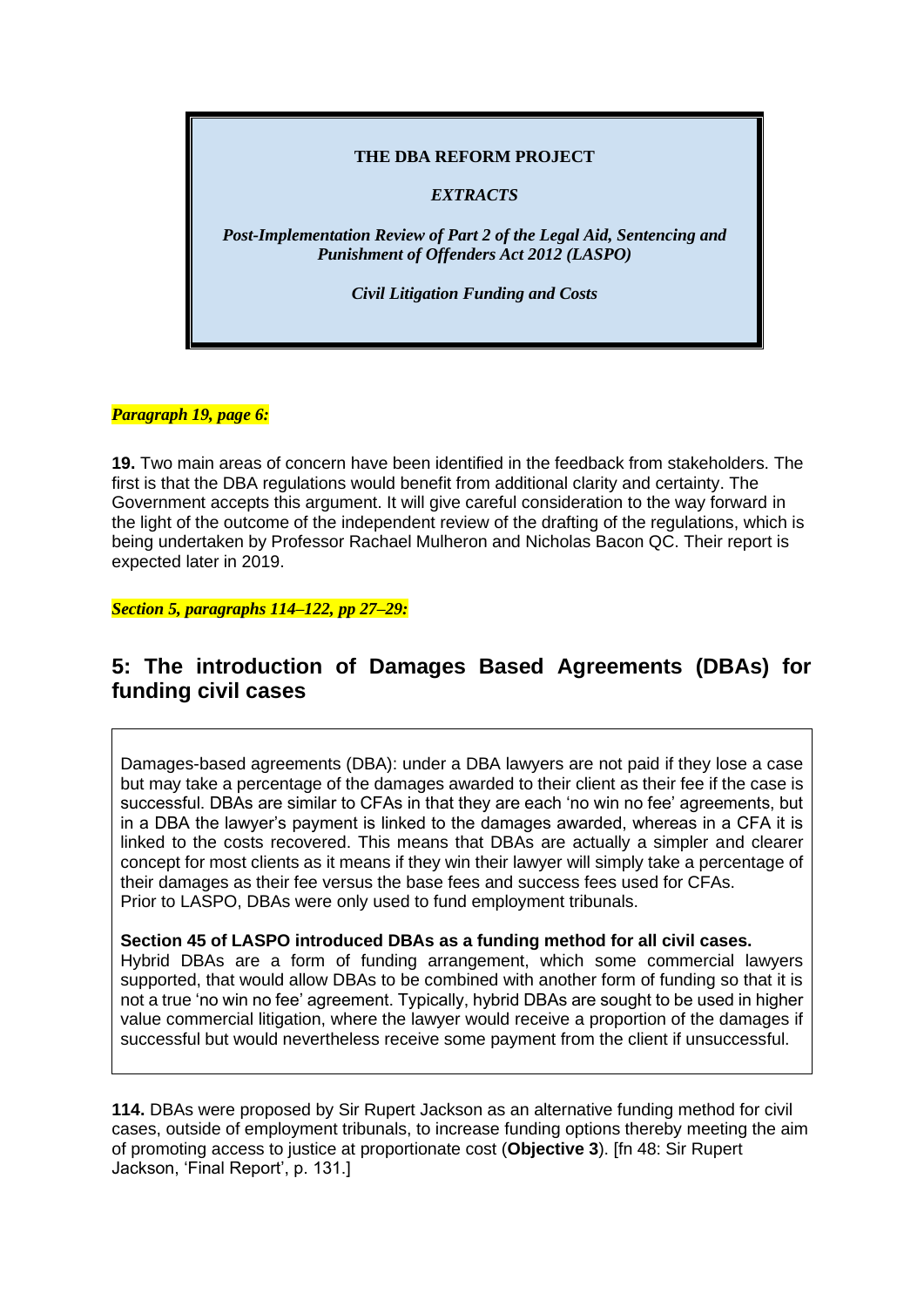**115.** However, as stated in the initial assessment, DBAs were 'intended as an additional form of funding in appropriate cases, not an alternative form of funding in every case'. [fn 49: Initial Assessment (Annex A).] It was the Government's view at the time that DBAs were not designed to be an alternative to CFAs for mainstream fast and multi-track PI cases, for example.

**116.** Almost all respondents, across the spectrum, agreed that DBAs are rarely used and that the current DBA regulations are not effective. There was unanimous support amongst respondents that the regulations would benefit from reform and redrafting to ensure DBAs are a more viable funding method for a greater number of cases. Where respondents and stakeholders elaborated on specific concerns they cited issues including: the lack of payment of a reasonable sum for work done on termination [fn 50: 'quantum meruit']; uncertainty around early termination and the indemnity principle; uncertainty around whether the 'sequential' hybrid DBAs are allowed under the current Regulations; and the payment of counsel's fees amongst others that needed addressing before they are seen as being more attractive. As such, most respondents on DBAs endorsed the conclusions and recommendations of the Civil Justice Council's (CJC's) Working Group on DBAs, chaired by Professor Rachael Mulheron, which produced a detailed report on these issues in 2015. [fn 51: Civil Justice Council, 'The Damages-Based Agreements Reform Project', https://www.judiciary.uk/wp-content/uploads/2015/09/dba-reform-project-cjc-aug-2015.pdf (August 2015).]

**117.** A claimant personal injury group advocated the use of a tapered approach to the percentage cap for DBAs, as proposed by Sheriff Principal Taylor in Scotland. [fn 52: Sheriff Principal James A. Taylor, 'Taylor Review: Review of Expenses and Funding of Civil Litigation in Scotland' (September 2013),

https://www2.gov.scot/Publications/2013/10/8023/downloads#res438205.]

**118.** In addition, we received a number of representations from commercial litigators and their representatives specifically relating to the use of hybrid DBAs for commercial litigation. Some argued that there was no reason to ban the use of hybrid DBAs, since its effects are already being replicated by third-party litigation funders who can provide hybrid DBAs to lawyers, which is an additional deduction from the client's damages. Many commercial lawyers stated that it was unfair that third-party litigation funders could offer hybrid DBAs, but lawyers were precluded from entering into such an arrangement with their clients. In addition, commercial litigators also cited that a hybrid DBA, which is suitable in high-value complex commercial litigation, would enable the law firm to receive some income on an ongoing basis, since most of these cases took several years to conclude. As such, hybrid DBAs would provide a potential solution to easing cash flow problems in such cases.

**119.** Other reasons in favour of hybrid DBAs included the risk sharing appetite of commercial clients, including international clients. They stated that international clients, who preferred to settle their disputes in this jurisdiction, were left feeling frustrated that they were unable to negotiate flexible funding arrangements with their lawyers, which they could do in other jurisdictions. According to some, this was putting England and Wales at a competitive disadvantage as an international centre for dispute resolution.

**120.** This general view of allowing hybrid DBAs was also supported by Sir Rupert Jackson at the CJC seminar.

**121.** However, some commercial lawyers also cautioned against allowing hybrid DBAs and stated that this type of funding arrangement was in the lawyer's interest and not the clients. It was argued that lawyers could structure a CFA in a similar way to a hybrid DBA, which would arguably compensate law firms sufficiently well for their risk. For example, a representative of claimant lawyers who undertake complex injury cases said: '*a number of CFAs will be staged with a 100% success fee should the matter prove sufficiently*